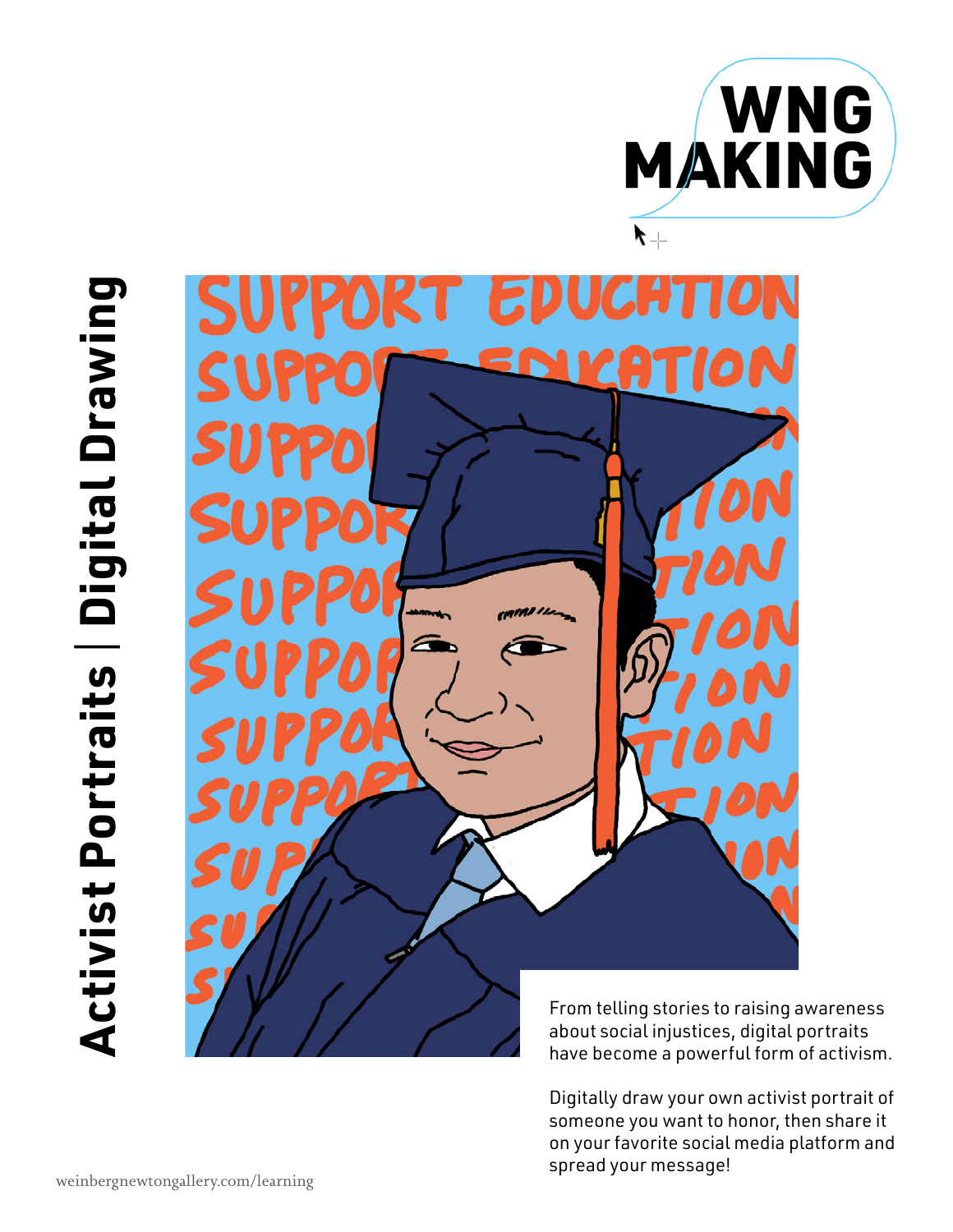# **Activist Portraits** I **Digital Drawing**

### **Get inspired**

Los Angeles Times Article: *How viral Instagram tributes to George Floyd use art to spread a movement*

My Modern Met Article: *[Artists Are Paying Tribute to the](https://www.latimes.com/entertainment-arts/story/2020-06-02/george-floyd-instagram-art-tributes-portraits)  [Death of George Floyd Through Moving Illustrations](https://www.latimes.com/entertainment-arts/story/2020-06-02/george-floyd-instagram-art-tributes-portraits)*

Bust Magazine Article: *[Social Justice Illustrator Shirien](https://www.latimes.com/entertainment-arts/story/2020-06-02/george-floyd-instagram-art-tributes-portraits)  [Damra Re-Envisions A Better Future Through A](https://www.latimes.com/entertainment-arts/story/2020-06-02/george-floyd-instagram-art-tributes-portraits)rt*

## **Develop your idea**

Who is someone you want to honor? Why? What are their most distinguishing characteristics? What things remind you of them? What words or phrases do you associate with them? What do you want people to know about them?

### **Instructions**

**Step 1:** Download and open your drawing app.

**Step 2:** Import a photograph of the person you want to draw. Lower the opacity of the photograph to around 50% (this will make it easier for you to see the lines as you trace).

**Step 3:** Trace the outline. Create a new layer above the photograph, select a hard brush and start tracing the outline of the person (wait to draw the facial features).

**Step 4:** Add color. Create a new layer under the outline layer and use the brush tool to add color or work directly on the outline layer and use the paint bucket tool to fill in color.

**Step 5:** Add a background color, design, and/or text. Create a new layer under your outline and color layers then create your background design.

**Step 6:** Add facial features. Create a final layer above your outline, color, and background layer and trace the facial features. If you want to keep it simple, skip this step.

**Step 7:** Add finishing details.

**Step 8:** Share your finished activist portrait on your favorite social media platform and don't forget to tag us **#WNGMaking**.

### **What you need**

- Tablet or phone
- Drawing app (we use Sketchbook)
- Photograph of a person
- Stylus (optional)

### **Terms**

**Activist** is a person who works to achieve political or social change

**Brush tool** allows you to select a digital brush and choose its **opacity,** size, shape, style, and more

**Color picker** allows you to select a color from an image

**Color wheel** is a visual representation of colors arranged according to their chromatic relationship

**Eye icon** allows you to turn your layer on (visible) and off (hidden)

**Fill** allows you to cover a large space of your image with a solid color or pattern

**Facial features** are the distinguishing elements of the face or its parts, such as eyes, nose, lips, freckles, hair, and more

**Icon** is a picture or symbol on a computer display screen that represents an app, tool, object, or function

**Import** is to open/add a file or photograph

**Layers** are used to separate different elements of an image

**Layer editor** contains all your layers and layer tools (you can add, delete, rearrange, and hide layers)

**Opacity** is how see-through a layer or element in an artwork may be (the more transparent an image or image layer is, the lower its opacity)

**Paint Bucket tool** is used to **fill** an area with a single color

**Portrait** is a representation of a person

**Social injustices** occur when a person or group of people are treated unfairly strictly based upon their race, age, gender, religion, and/or sexuality

**Toolbar** holds tools for editing your image (there are tools for drawing, adding color, importing images, adding shapes, type, and many more)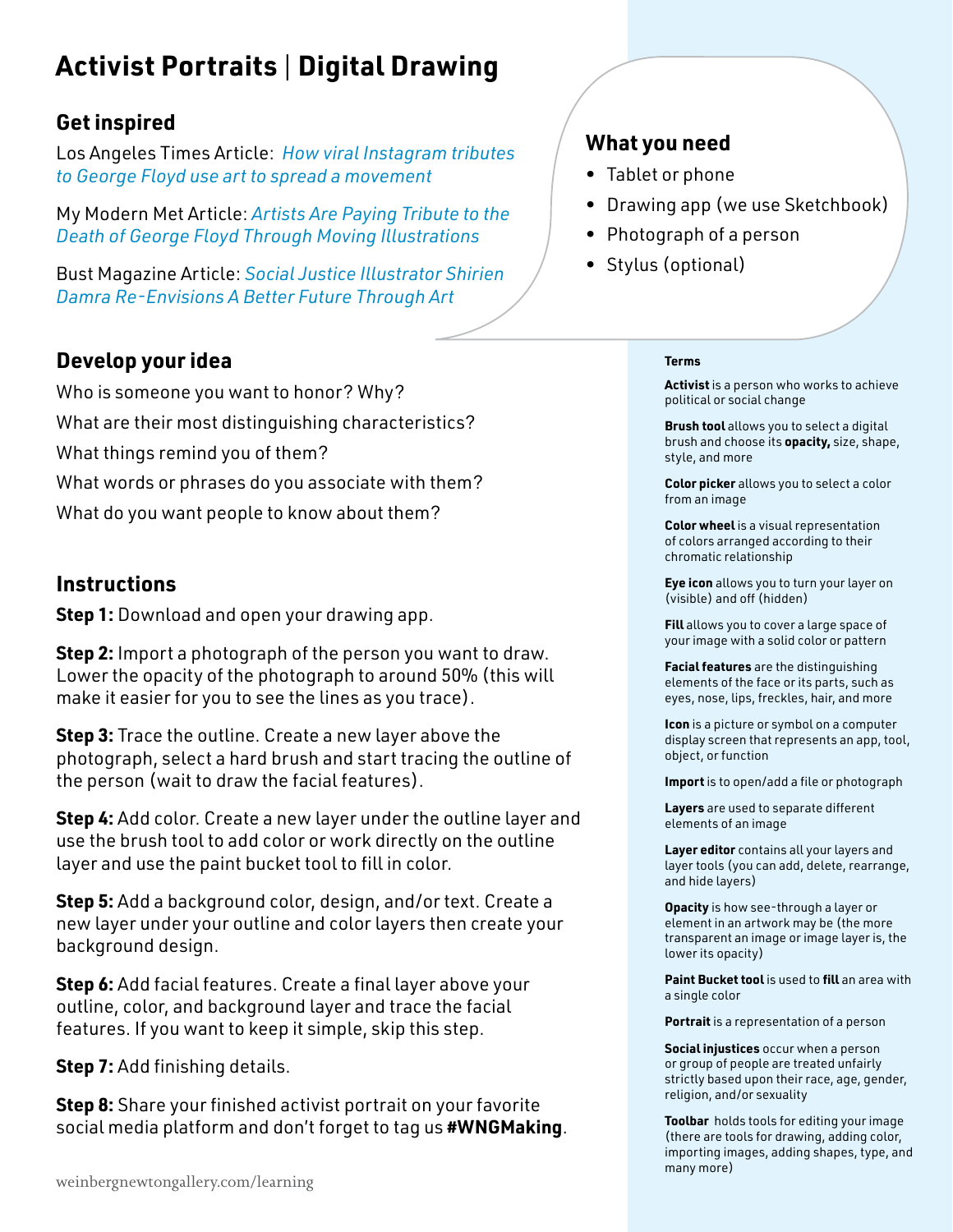# **Activist Portraits** I **Digital Drawing**

Sketchbook App Tools (Phone)